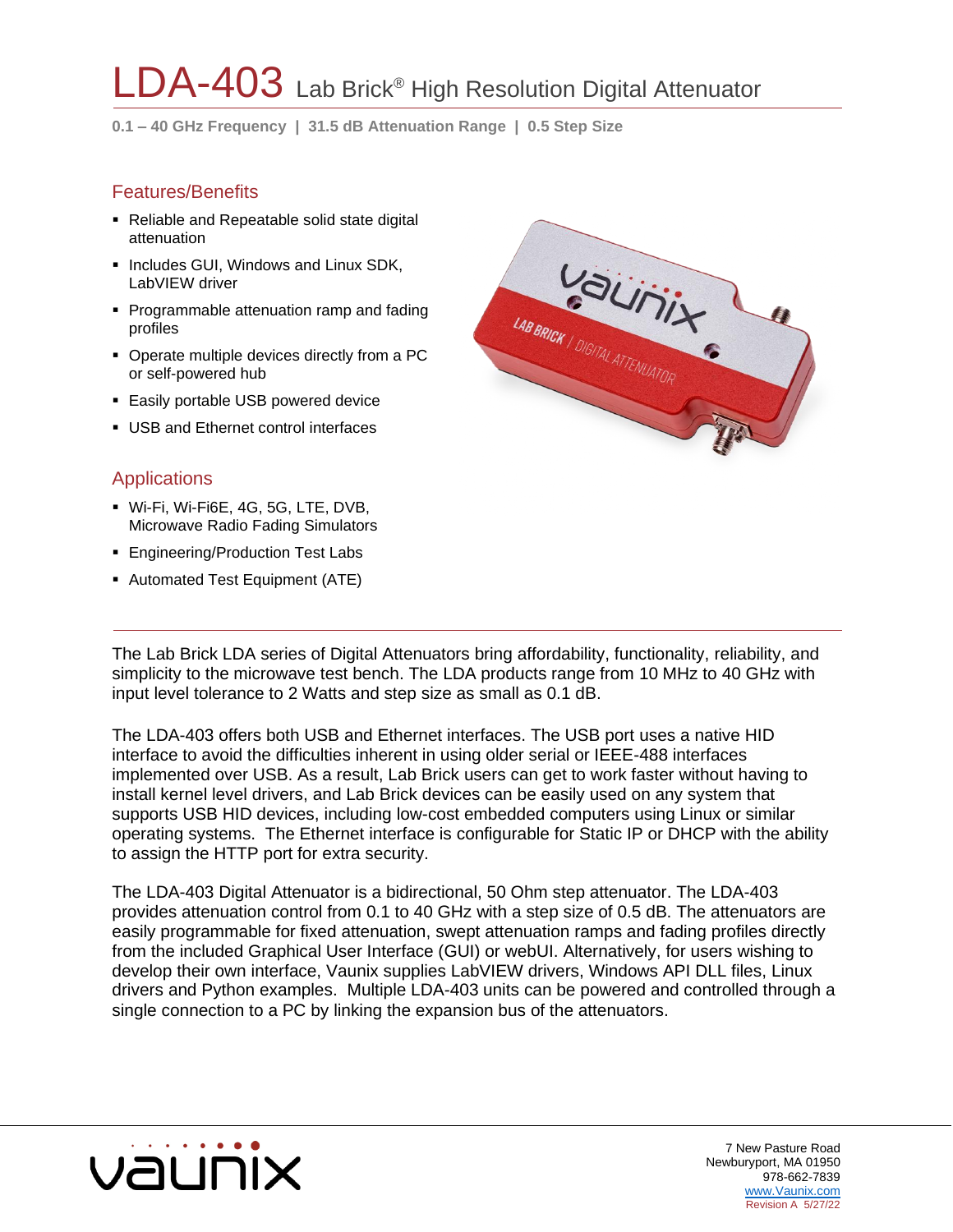# **LDA-403 Specifications**

| <b>Parameter</b>                 | <b>Test Conditions</b> | <b>Min</b> | Typ            | <b>Max</b> |
|----------------------------------|------------------------|------------|----------------|------------|
| <b>Frequency Range (GHz)</b>     |                        | 0.1        |                | 40         |
| Impedance $(\Omega)$             |                        |            | 50             |            |
| <b>Attenuation Range (dB)</b>    |                        | 31.5       |                |            |
| Step Size (dB)                   |                        | 0.5        |                |            |
|                                  | $< 6$ GHz              |            | 3              |            |
|                                  | $<$ 12 GHz             |            | 4              |            |
| <b>Insertion Loss (dB)</b>       | $< 20$ GHz             |            | 5              |            |
|                                  | $<$ 30 GHz             |            | $\overline{7}$ |            |
|                                  | $< 40 \, \rm GHz$      |            | 9.5            |            |
|                                  | $< 6$ GHz              |            | $\mathbf{1}$   |            |
|                                  | $<$ 12 GHz             |            | 1.5            |            |
| <b>Attenuation Accuracy (dB)</b> | $< 20$ GHz             |            | $\overline{2}$ |            |
|                                  | $<$ 30 GHz             |            | $\overline{2}$ |            |
|                                  | $<$ 40 GHz             |            | $\overline{3}$ |            |
| <b>Switching Speed (ns)</b>      | 10 - 90% RF            |            | 35             |            |
| Maximum Input Level (dBm)        | Port 1                 |            | 24             |            |
| (Average Power - hot switching)  | Port 2                 |            | 15             |            |
| Input IP3 (dBm)                  |                        |            | 50             |            |
|                                  | $< 6$ GHz              |            | 1.25:1         |            |
|                                  | $<$ 12 GHz             |            | 1.25:1         |            |
| <b>VSWR</b>                      | $< 20$ GHz             |            | 1.5:1          |            |
|                                  | $<$ 30 GHz             |            | 2.0:1          |            |
|                                  | $<$ 40 GHz             |            | 2.4:1          |            |

| <b>Parameter</b>            | <b>Test Conditions/Notes</b>                                                                                |                                                            |  |  |  |  |
|-----------------------------|-------------------------------------------------------------------------------------------------------------|------------------------------------------------------------|--|--|--|--|
| <b>Power Requirements</b>   | From the USB connection                                                                                     | +5 VDC<br>100 mA                                           |  |  |  |  |
| Environmental               | <b>Operating Temperature</b>                                                                                | -30 °C to +50 °C                                           |  |  |  |  |
|                             | Relative Humidity (non-condensing)                                                                          | < 95%                                                      |  |  |  |  |
|                             | Power                                                                                                       | USB Type $C$ – female                                      |  |  |  |  |
|                             | Control                                                                                                     | USB/Ethernet                                               |  |  |  |  |
| <b>Physical Connections</b> | <b>RF Connectors</b>                                                                                        | 2.92mm - female                                            |  |  |  |  |
|                             | <b>Expansion Bus</b>                                                                                        | 10 pin                                                     |  |  |  |  |
| <b>Operating Modes</b>      | <b>Manual Attenuation Control</b><br>Swept Attenuation - uni/bi directional<br>- one time/repeat<br>Profile |                                                            |  |  |  |  |
| Mechanical                  | Size                                                                                                        | 4.27 x 1.97 x 0.86 inches<br>108.5 x 50 x 21.8 millimeters |  |  |  |  |
|                             | Weight                                                                                                      | 0.4 pounds<br>182 grams                                    |  |  |  |  |

<sup>1</sup>The expansion bus allows the user to link multiple LDA-403 attenuators, providing a single point of power and control to a set of devices. Please contact Vaunix for expansion buss instructions, cable pricing, and availability.

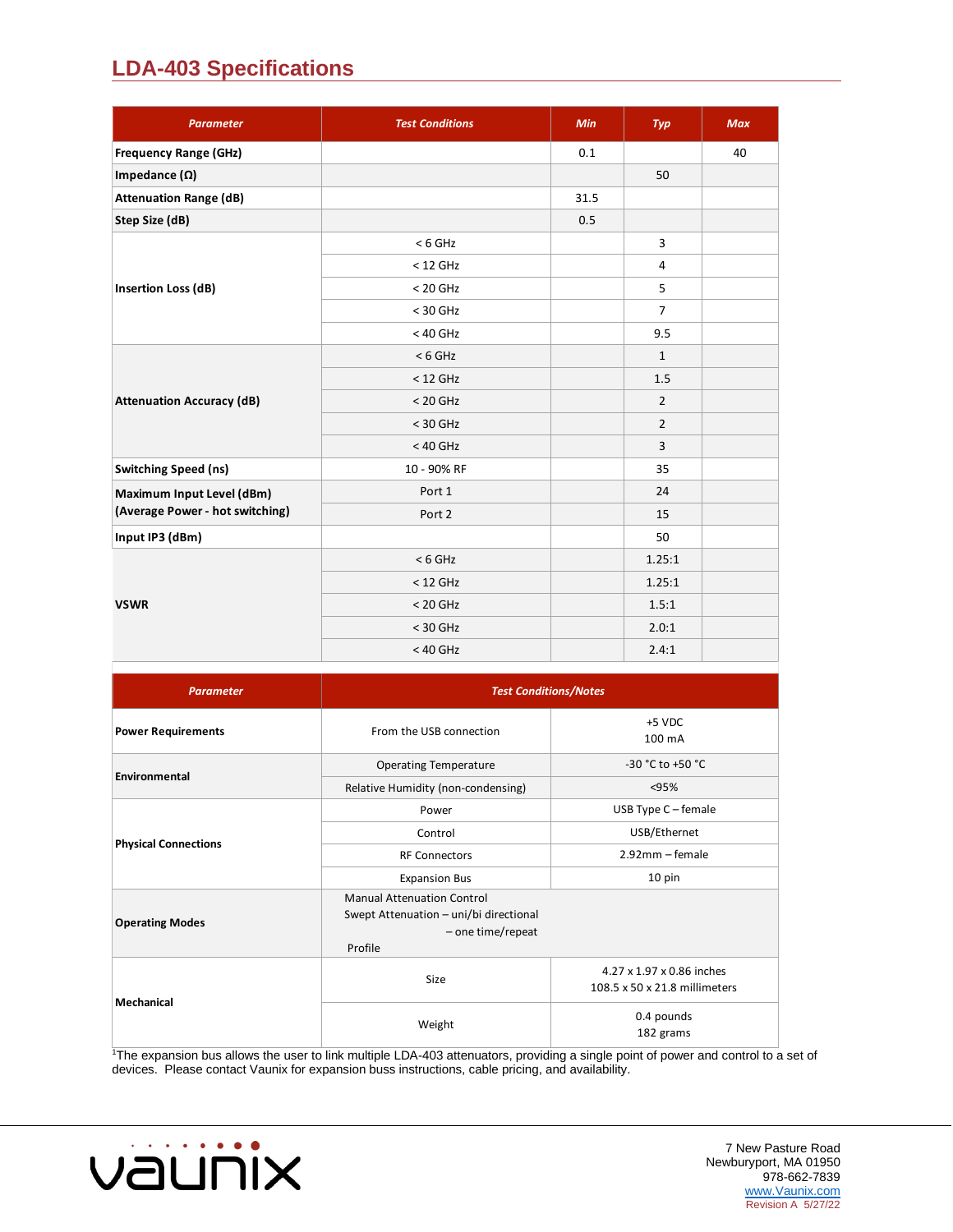## **LDA-403 Performance Plots**







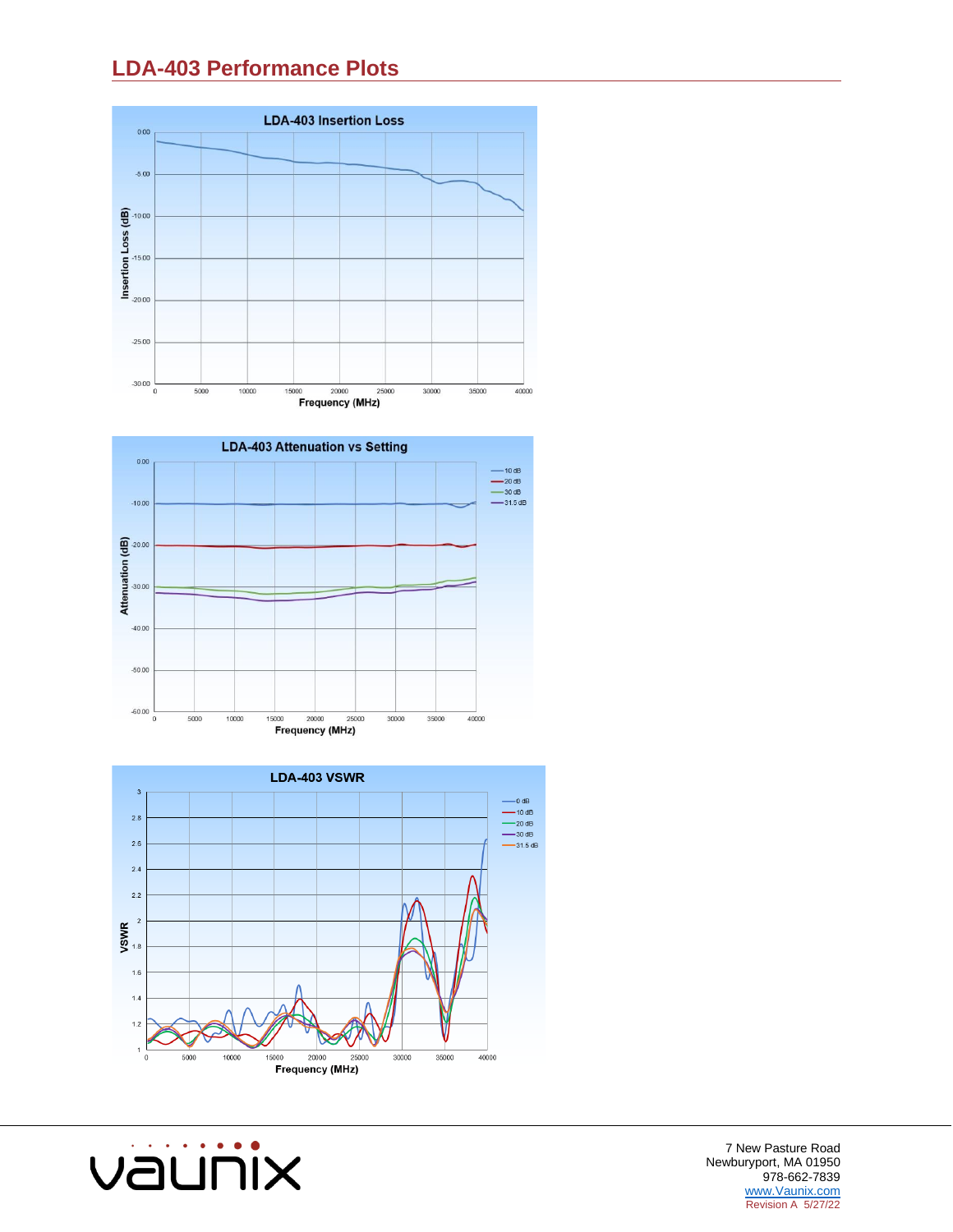